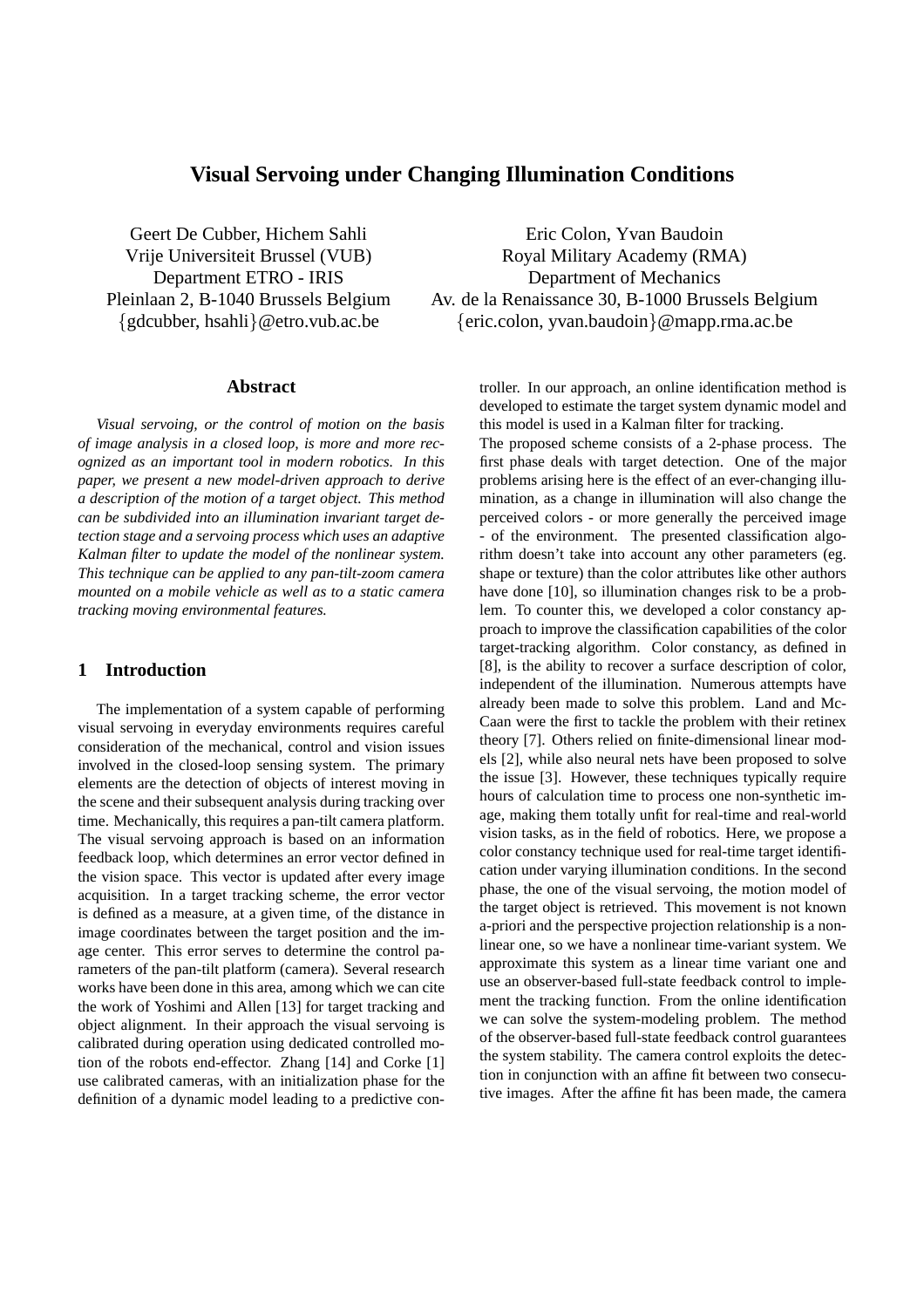control parameters are estimated. To make the visual control loop compatible with the real-time constraint, a windowing technique was used for the image processing task: only a window around the detected object is processed. An Extended Kalman Filter is then used to predict the future size and position of the window in the image plane.

The rest of this paper is organized as follows: in section 2, the color-based classification process is described, while section 3 explains the used camera control strategy. The paper ends by showing some experimental results and drawing some conclusions about the presented work.

## **2 Illumination invariant classification**

## **2.1 Modellization**

#### **2.1.1 The color reflection model**

The main problem for the correct interpretation of a camera image is that the measured intensities are function of a large number of parameters and most of them cannot be retrieved due to their strong interconnectivity. The color of an object in the image must be considered as an appearance rather than as a real material property. Nevertheless, color can be used to identify objects as long as the parameters which influence the formation of the perceived color are taken into account. To do so, we make use of the dichromatic reflection model, which was first introduced by Shafer in [11]:

$$
\rho_c = k_b \int_{\lambda} e(\lambda) . f_c(\lambda) . r_b(\lambda) . d\lambda + k_s \int_{\lambda} e(\lambda) . f_c(\lambda) . r_s(\lambda) . d\lambda \qquad (1)
$$

Where  $\rho_c$  is the measured intensity of channel  $c, e(\lambda)$  is the normalized light spectrum,  $f_c(\lambda)$  is the  $c^{th}$  channel sensor response function,  $r_b(\lambda)$  is the body reflectance function,  $r_s(\lambda)$  is the surface reflectance function,  $k_b$  is the attenuation factor for the body reflectance and  $k_s$  is the surface reflectance attenuation factor.

#### **2.1.2 Color spaces**

Among the different color spaces, our choice went out to the  $l_1-l_2-l_3$ -space, a color space which was originally introduced by Gevers and Smeulders in [4]. It poses an attractive alternative to the HSI space due to its computational simplicity. The space can be formulated as follows:

$$
l_1 = \frac{|R - G|}{|R - G| + |R - B| + |G - B|}
$$
  

$$
l_2 = \frac{|R - B|}{|R - G| + |R - B| + |G - B|}
$$
 (2)

$$
l_3 = \frac{|G - B|}{|R - G| + |R - B| + |G - B|}
$$

In [5], Gevers and Smeulders prove that according to the dichromatic reflection theory, this space is invariant to highlights, viewing direction, surface orientation and illumination direction. This means that we can work with a simplified form of equation 1:

$$
H_{l_1-l_2-l_3}(x,t) = \int_{\lambda} e(\lambda, t) . f_c(\lambda) . r_b(\lambda, x) . d\lambda \quad (3)
$$

#### **2.1.3 Discretization**

Equation 3 can be discretized by sampling over a number of wavelength bands. We chose to use a finite dimensional linear model with a limited amount of parameters and using 10 basis functions:

$$
e(\lambda, t) = B_e \cdot q_e
$$
  
\n
$$
r_b(\lambda, x) = B_r \cdot q_r
$$
\n(4)

The columns of the  $N \times N_e$   $B_e$  matrix and those of the  $N \times N_r$  B<sub>r</sub> matrix represent the basis functions for the light and the reflectance spectrum respectively. The  $N_e$  element  $q_e$  vector and the  $N_r$  element  $q_r$  vector describe respectively the illuminant and the body reflectance spectrum. If  $D(f_c)$ is the  $N \times N$  diagonal matrix with  $f_c$  as diagonal elements, we get by inserting equations 4 in equation 3:

$$
h_c = q_e^T.B_e^T.D(f_c).B_r.q_r \tag{5}
$$

The problem with this representation is that the basis and sensor sensitivity functions are not well known. To avoid this difficulty, we use an approach similar to the one described in [12], which introduced a lighting and reflectance matrix, parameterized using  $4 \times N_e$  variables in a manner independent of basis functions and sensitivity functions. The idea is to write the vector  $B_e^T \cdot D(f_c) \cdot B_r \cdot q_r$  as  $\sigma_c$ , which is an alternative descriptive function for the body reflectance function and which can be used to discriminate between observed materials. This leads to a general equation:

$$
h^T = q_e^T . \sigma \tag{6}
$$

With  $h^T$  the color triplet in the  $l_1-l_2-l_3$  color-space and  $\sigma$  and  $N_e \times 3$  matrix holding all the reflection characteristics independently of the illumination. This matrix needs to be estimated and based upon this estimate the classification process can be performed.

## **2.2 Bayesian Color Classification**

#### **2.2.1 Learning**

In a learning phase, the algorithm learns the reflection characteristics of the object to be tracked. Small patches of images are accumulated over time while the material in question is subjected to a varying illumination. All intensity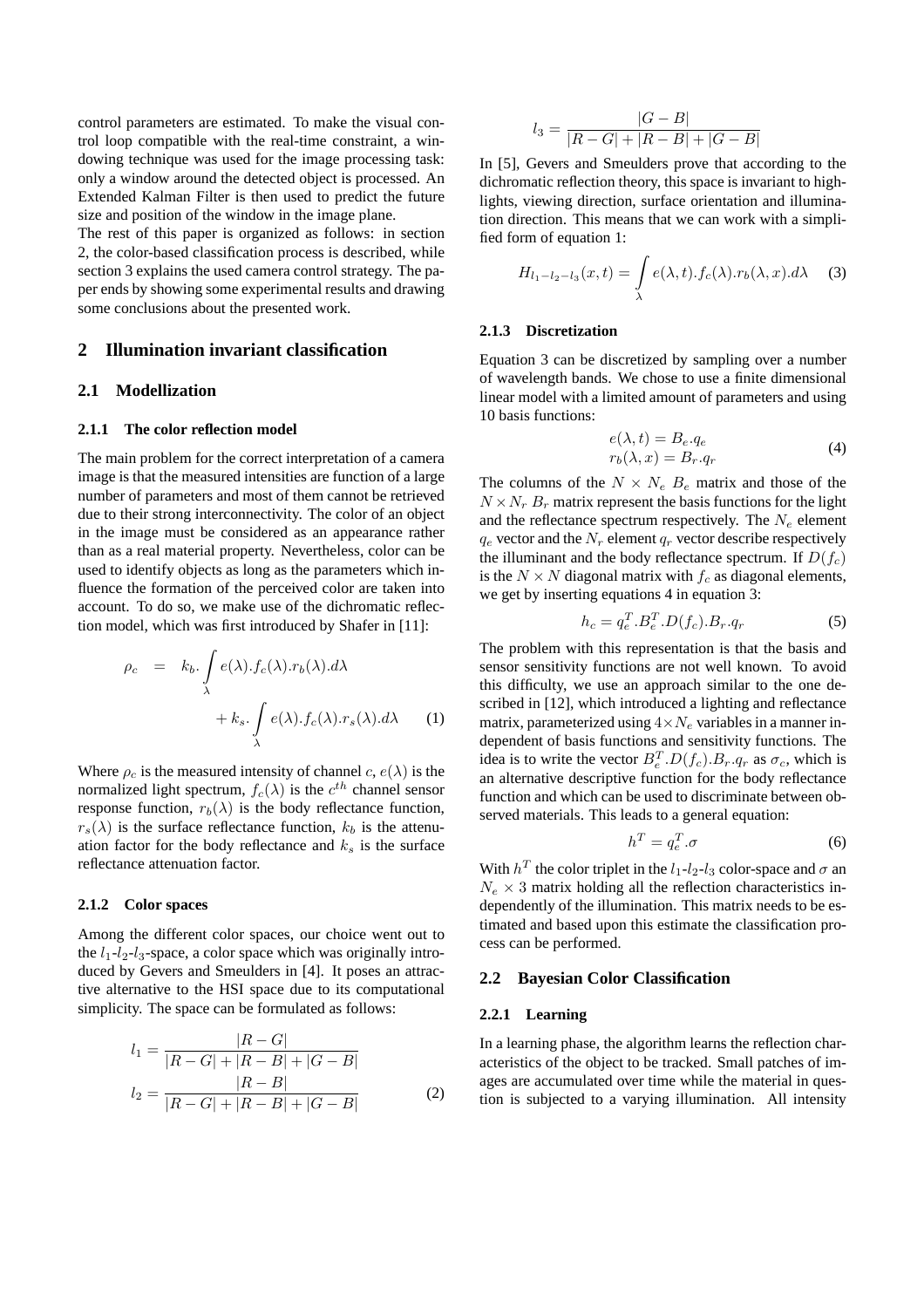measurements h are combined in an  $f \times 3.p$  color measurement matrix  $H$ , while  $p$  is the number of pixels in the scene patch and  $f$  the number of frames sampled. If we sample for long enough, then eventually  $f$  will grow larger than  $p$  and the light spectrum matrix  $Q$  and the reflection characteristics matrix  $S$  can be recovered by applying singular value decomposition on H, while  $H = Q.S$ .

$$
H = \begin{pmatrix} h(x_1, t_1)^T & \dots & h(x_p, t_1)^T \\ \dots & \dots & \dots & \dots \\ h(x_1, t_f)^T & \dots & h(x_p, t_f)^T \end{pmatrix}
$$
  
\n
$$
Q = \begin{bmatrix} q(t_1)^T & \dots & q(t_f)^T \end{bmatrix}^T
$$
  
\n
$$
S = \begin{bmatrix} \sigma(x_1) & \dots & \sigma(x_p) \end{bmatrix}
$$
 (7)

At this moment,  $p(q_e|l)$  or the light spectrum distribution if the illuminant  $l$  is known, can be calculated. This can be done because  $Q$  is independent of the material. We use an Expectation Maximization (EM) clustering method to derive the reflection distributions. This algorithm applies multivariate Gaussian mixture modeling with an unknown number of mixture components, which makes the classification very flexible. The EM algorithm adds clusters until the added model compliance becomes lower than a preset treshold. As the log-likelihood for adding a new cluster decreases drastically once there are more clusters than illumination conditions, the algorithm generally succeeds in discriminating the illumination conditions and creates clusters accordingly. The result of this calculation is an  $N_{LS} \times N_e$ light spectrum matrix  $L$ , with  $N_{LS}$  the number of illuminant spectra distinguished:

$$
L = \left[ \begin{array}{cccc} q_e^T(1) & \dots & q_e^T(n) & \dots & q_e^T(N_{LS}) \end{array} \right]^T \tag{8}
$$

Together with the calculation of L, the nominal color for each of the clustered lighting conditions is calculated and stored in an  $N_{LS} \times 3$  color measurement matrix  $H_N$ . With this knowledge, we can calculate the inverse of the  $N_e \times 3$ reflectance spectrum matrix R:

$$
R^{-1} = H_N^{-1} . L \tag{9}
$$

#### **2.2.2 Pixel Classification**

Having the reflectance spectrum of the target object and the obtained illuminant spectra corresponding to different lighting conditions, we can correctly classify newly presented pixels as belonging to the target object or not, while keeping track of newly arising lighting conditions. We present a Bayesian solution to solve these problems. New scene properties are brought into the model based upon the Maximum A Posteriori (MAP) estimate of these parameters given the color measurements. When applying this classification, we search for the conditions that maximize  $p(o = o_{Target}, l, q_e, \sigma | h)$  for any values of the lighting condition  $l$ , the illuminant spectrum  $q_e$  and the reflectance spectrum of the target object  $\sigma$ , given the color measurement triplet h.

$$
[\hat{o}, \hat{l}, \hat{q}_e] = \operatorname*{argmax}_{[l, q_e]} p(o, l, q_e, \sigma | \hat{h})
$$
\n(10)

Using Bayes' rule, it can be shown that:

$$
p(o, l, q_e, \sigma | \hat{h}) \propto p(\hat{h} | q_e, \sigma).p(q_e | l).p(l).p(o) \qquad (11)
$$

To calculate  $p(h|q_e, \sigma)$ , we suppose that the measurements are corrupted by Gaussian noise:

$$
p(\widehat{h}|q_e,\sigma) = \left(\frac{2\pi}{|\Sigma_h|}\right)^{-\frac{3}{2}}.e^{-\left\|\widehat{h}^T - q_e^T.\sigma\right\|_{\Sigma_h}}
$$
 (12)

Where  $\Sigma_h$  is the measurement covariance matrix,  $\vert \cdot \vert$  denotes the determinant and  $\|\cdot\|_{\Sigma_h}$  is the Mahalanobis distance:  $||a||_{\Sigma} = a^T . \Sigma^{-1} . a$ 

The measurement covariance matrix is calculated together with the color measurement itself. To calculate the factor in the exponent, we record the nominal color values  $h_N$  of the perceived illuminants and these values are used to calculate the Mahalanobis distance to the current color triplet.

The second factor in equation 11 represents the prior probability density of observing a certain illuminant spectrum  $q_e$ , given the lighting condition  $l$ . This is calculated during the Expectation Maximization phase of the learning process.

The third factor in equation 11  $p(l)$  describes the prior probability of observing a certain illumination condition on a given point in the scene. There is no a priori knowledge about this, yet over time, it is possible to build up some knowledge about the different lighting situations at different points in the scene and this information can be used to derive a probability for the occurrence of lighting conditions in novel scenes. To do this, an illumination map of the surroundings of the target object is recorded. The values recorded in this map represent for each of the different possible illumination conditions, the probability that they would occur. These probabilities are calculated during the classification process using a voting system: a positive classification for a pixel given a lighting condition increases the probability for this lighting condition at this pixel position, while decreasing all other probabilities.

The last factor in equation 11,  $p(o)$ , representing the prior probability of observing the target object in the scene, is estimated by dividing the number of pixels belonging to the target object, estimated at the previous time-instance, by the total number of pixels in the image window.

Using these considerations, the pixel classification procedure calculates the probability for each pixel and labels the pixel as belonging to the target object or not based upon the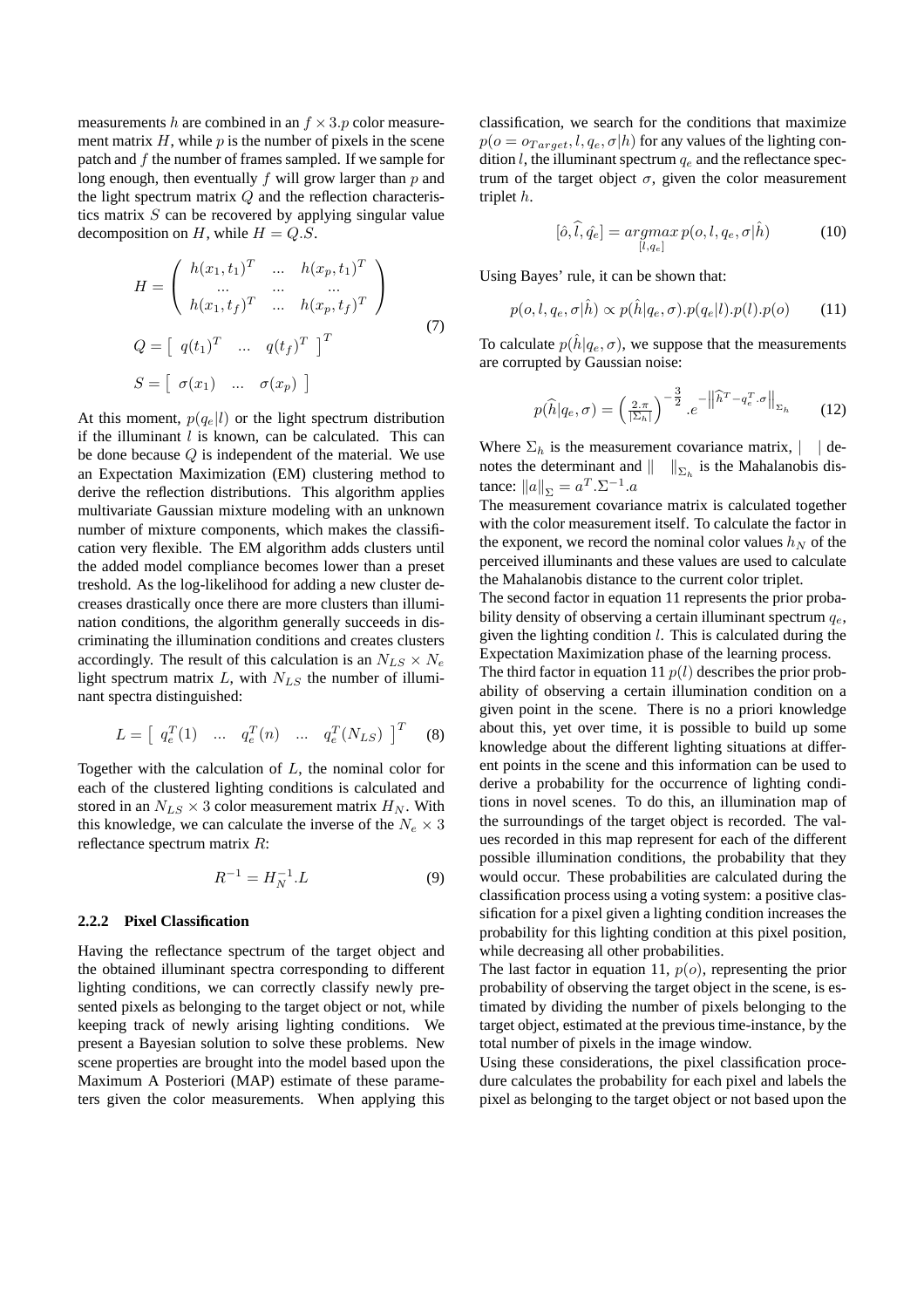

**Figure 1. Image & Probability Distribution**

result. Figure 1 shows an example of a probability distribution for object presence calculated during the pixel classification process. The circular target object can clearly be identified when observing this distribution, while the outlier pixels can be considered as false classifications. Using this classification theorem, the pixel classification is no longer performed directly based upon the pixels color value, as is classically done, but based upon the derived reflection characteristics, which makes the detection process very robust. This can also be observed by analyzing figure 2 which represents the unclassified pixels in grey and the classified pix-



**Figure 2. Classification in**  $l_1$ ,  $l_2$ ,  $l_3 \& RGB$  **space** 

els in black, both in the  $l_1 - l_2 - l_3$  and in the RGB-space. This figure shows that the applied classification strategy allows a large flexibility in the definition of the target objects color domain, as the classified pixels account for a considerable volume in both of the color spaces.

### **2.2.3 Model Updating**

During the actual tracking phase, the illumination model is continually updated using Bayesian reasoning. In this model updating stage, estimates for new lighting conditions and their corresponding illuminant spectra are calculated. It is this procedure that ensures the adaptive nature of the pixel classification process within the general target-tracking program. The philosophy of this procedure is that we take a small patch from the target object (shown on figure 9 as the small square), try to recover the spectrum of the illuminant shining on this part of the target object and update our model if necessary. So, the first step in this process is to obtain a patch from the target object. For this, we cannot rely on the pixel classification process to tell us where the ball is, as in this case no new information would be added to the existing illumination model. The strategy here is to apply a circle or ellipse fitting upon the classified pixels and then to randomly select a patch within this circle or ellipse. The model updating algorithm doesn't need to run completely at every iteration, since there won't be a new illumination condition with every new frame and only noteworthy changes in illumination will result in the model being updated. These exit conditions test the physical possibility of the proposed model update considering the reflection characteristics of the target object, the change in illumination and the covariance on the measurements. The calculation of the new illumination condition itself can happen very rapidly, since we already know the reflectance spectrum matrix. After acquiring a nominal color triplet measurement  $h_N$ , we can write:

$$
q_e(N_{new}) = h_N.R^{-1} \tag{13}
$$

Where  $R^{-1}$  is the pseudo-inverse of the reflectance spectrum matrix acquired during learning and  $N_{new}$  is the index of the rarest illumination condition within the L matrix, which will thus be replaced by the new lighting condition. The performance of this model updating process is illustrated in figure 3. Figure  $3a$  shows the initial probability distribution for target object presence, while figure  $3b$ shows the same distribution at a later time instance. This illustrates how the update step improves the Bayesian reflection model, such that the target object can be classified more clearly. In figures  $3c$  and  $3e$ , the initially classified pixels are represented in black and the unclassified pixels in grey, respectively in the  $l_1 - l_2 - l_3$  and the RGB-space, while figures  $3d$  and  $3f$  show the same at a later time. These two time instances are separated by a change in illumination conditions and as one can observe, the cluster of classified pixels has moved too in the color space.

The preceding discussion shows how we can acquire a description for the color of an object which is quite independent of the illumination conditions. Now, the object can be identified reliably and tracked in a following stage, as we'll explain in the next paragraph.

## **3 Camera Control for Target Tracking**

We use the pinhole camera model and map the 3D world coordinates onto the image plane using the perspective projection. Now, let us consider a point  $P$  in the world coordinate system and its projection in the image  $p$ , as shown in figure 4. The point  $p$  is given by  $(u, v)$ . The reciprocal values of pixel size  $(d_x, d_y)$ , the camera focal length f and the principal point  $(o'_u, o'_v)$  are known from the camera calibration step.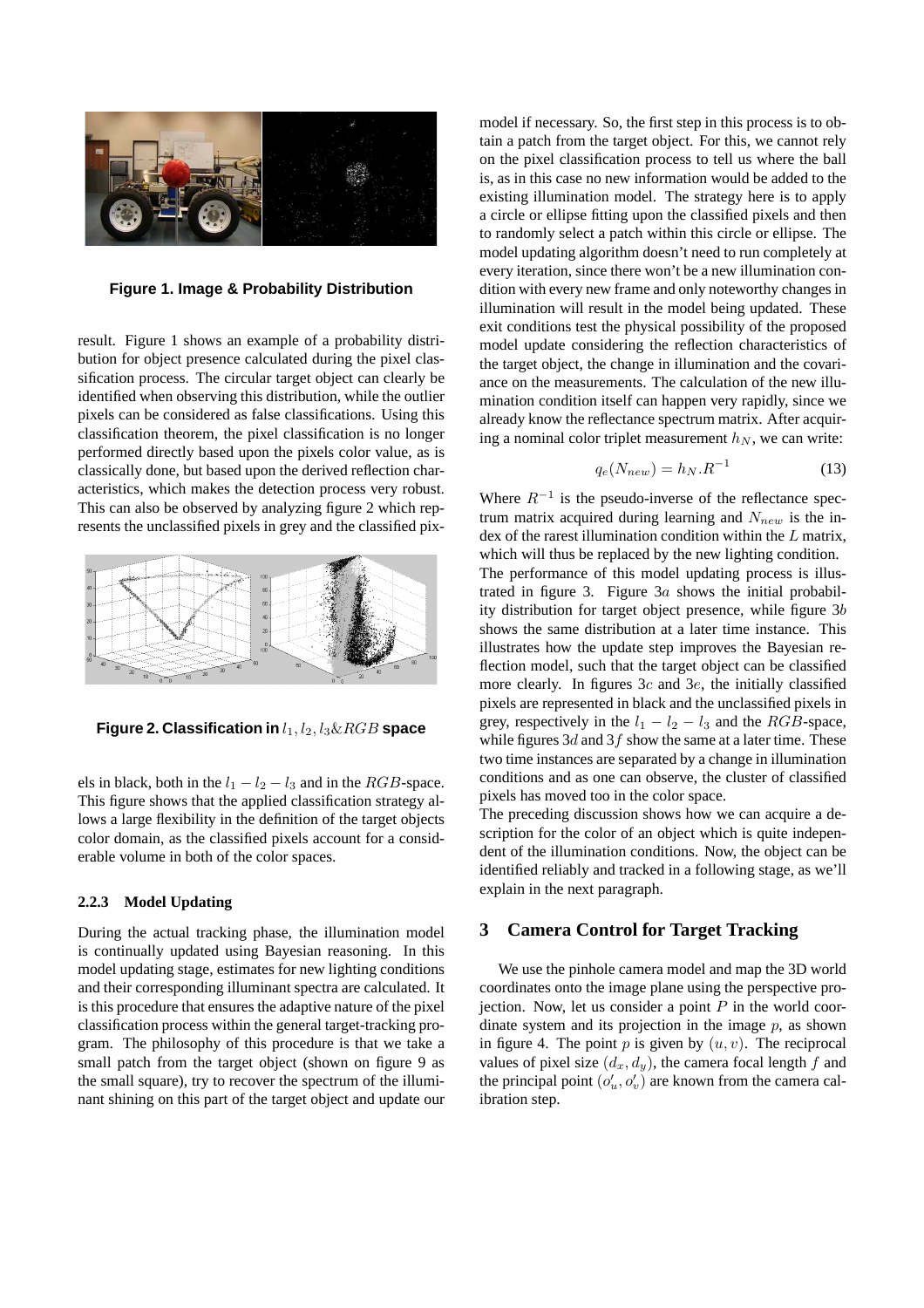

**Figure 3. Effects of Model Updating**



**Figure 4. Definition of parameters**

In figure 4 we define two angles:

$$
\alpha = \angle ocx_1 \tag{14}
$$

$$
\beta = \angle ocy_1 \tag{15}
$$

 $\alpha$  and  $\beta$  represent the difference in orientation between the optical axis and the line  $cpP$  and can be calculated by:

$$
\alpha = \tan^{-1}\left(\frac{u - o'_u}{f \cdot d_x}\right) \tag{16}
$$

$$
\beta = \tan^{-1}\left(\frac{o'_v - v}{f \cdot d_y}\right) \tag{17}
$$

Our aim is to keep the target center coincident with the image center, thus  $\alpha$  and  $\beta$  will define the pan/tilt control parameters of the camera. We define the servomotor-targetcamera system as our plant. The above defined angles are used for camera control and target tracking. The plant is considered as a time variant system due to the unknown motion of the target. The target movement is estimated in realtime and considered in our system as the plant state transition of free response. In order to meet the system dynamic characteristic requirements, a two phase control strategy was implemented with a separate initialization phase and an observer based full state feedback control phase. During the system initialization phase a Proportional and Integral regulator is used to track the target. At the same time, the plant input and output data are collected to identify the plant model and to train the state observer and the adaptive filters used in the system. The plant model is used in state observation and state feedback control. After a certain period of time, the system control strategy is switched from phase one into phase two: the full state feedback control state.

### **3.1 Target Tracking during Initialization**

During the initialization phase, the system (camera) is controlled by a PI regulator designed for target tracking. The system is considered as a time invariant one and the target movement is considered as an environment disturbance to the system. The block diagram of the control system for this phase is given in figure 5. We represent the image center as  $o$ ,  $v$  is the target movement,  $n$  is the noise caused by the target movement in perspective view angle,  $F(v)$  is the transfer function, representing the relationship between  $v$ and  $n$ ,  $e$  is the signal error,  $u$  is the output of the regulator, m is the camera optical axis movement and  $y$  is the camera's output, i.e. the new target image center. Using this



## **Figure 5. Initialization System Block Diagram**

control method, the camera can start tracking right away, while the model is being built up from zero.

### **3.2 Plant Model Identification**

The dynamic properties of our system can be described by the following set of nonlinear differential equations [9]:

$$
\dot{\vec{x}}(t) = f\left(\vec{x}(t), \vec{u}(t), t\right) \tag{18}
$$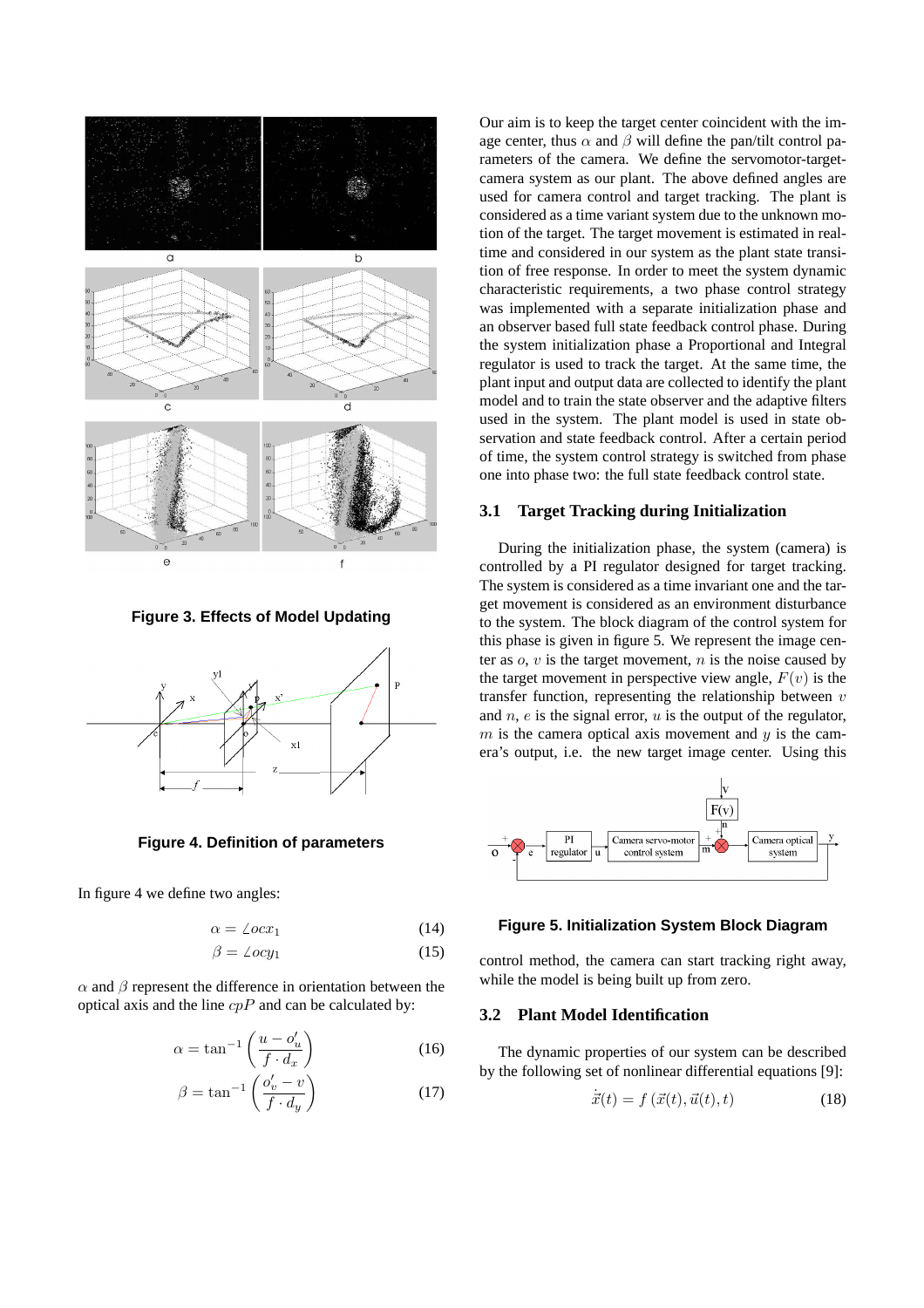Where  $\vec{x}(t) \in \mathbb{R}^n$  is the state vector,  $\vec{u}(t) \in \mathbb{R}^m$  is the input vector and f is a mapping  $\mathbb{R}^n \times \mathbb{R}^m \to \mathbb{R}^n$  defined as:

$$
f(\vec{x}(t),\vec{u}(t),t) = \begin{bmatrix} f_1(\vec{x}(t),\vec{u}(t),t) \\ \vdots \\ f_n(\vec{x}(t),\vec{u}(t),t) \end{bmatrix}
$$
(19)

To establish a practically useful plant model we must apply a linearization around the equilibrium point  $({\vec{x}}_0, {\vec{u}}_0)$  where both  $\vec{x}_0$  and  $\vec{u}_0$  are zero. The control strategy consists of keeping the target center and the image center coincident, so we can always linearize the nonlinear dynamic system around this equilibrium point and use a linear model to approximate the plant dynamics. For a discrete time system, the corresponding function can be written as:

$$
\vec{x}(k+1) \approx \mathbf{A} \cdot \vec{x}(k) + \mathbf{B} \cdot \vec{u}(k) \tag{20}
$$



## **Figure 6. Dynamic System Model**

$$
X(k+1) = A(k) \cdot X(k) + B(k) \cdot u(k) + W(k) \tag{21}
$$

$$
y(k) = C(k) \cdot X(k) + v(k)
$$
 (22)

This can be observed on figure 6 and equations 21 and 22 where  $X(k)$  represents the system state vector consisting of the angular position and angular speed of the target image,  $y(k)$  is the system output representing the difference between the camera principal point and the target image position,  $A(k)$  is the plant system matrix,  $B(k)$  is the plant input matrix,  $C(k)$  is the plant output matrix,  $W(k)$  is the model noise vector,  $v(k)$  is the measurement noise variable and  $u(k)$  is the system input, which is in our case the center of the image plane. The matrices  $A$  and  $B$  are time-dependent, so the corresponding linear system is a time variant one. We simplified the plant model by considering a second order difference model in order to reduce the calculation burden. The parameters of the plant state space function and the plant output function can then be written as:

$$
\begin{bmatrix} x_1(k+1) \\ x_2(k+1) \end{bmatrix} = \begin{bmatrix} 0 & 1 \\ -a_0 & -a_1 \end{bmatrix} \begin{bmatrix} x_1(k) \\ x_2(k) \end{bmatrix} + \begin{bmatrix} 0 \\ 1 \end{bmatrix} u(k)
$$
\n(23)

$$
y(k) = \left[\begin{array}{cc} b_0 & b_1 \end{array}\right] \left[\begin{array}{c} x_1(k) \\ x_2(k) \end{array}\right] \tag{24}
$$

 $(x_1, x_2)$  is the state vector corresponding to one of the camera angles (pan or tilt) and angular velocities.  $(a_0, a_1, b_0, b_1)$  are the system parameters to be estimated.

We use a Least-Mean-Square (LMS)  $2^{nd}$ -order adaptive filter as plant parameter estimator [6]. The same structure for the LMS filter is used for both pan and tilt plant parameter estimation. The estimator works in two steps. First, it uses the updated input data, output data and filter's tap weights to estimate the system current output value. In the second step, it uses the updated input data, output data and the error between the estimated current output and the real output of the system to modify the tap weights  $\vec{w}(k)$  of the filter. The updated tap weights are our plant parameters' estimates:

$$
\vec{w}(k) = \begin{bmatrix} -\hat{a}_1(k) & -\hat{a}_0(k) & \hat{b}_1(k) & \hat{b}_0(k) \end{bmatrix}^{\mathrm{T}} \quad (25)
$$

After estimating the plant parameters, the matrices of the state space model from instance  $k$  to  $k+1$  can be estimated:

$$
\mathbf{A}(k+1,k) = \begin{bmatrix} 0 & 1 \\ -\hat{a}_0(k) & -\hat{a}_1(k) \end{bmatrix}
$$
 (26)

$$
B(k+1,k) = \left[\begin{array}{c} 0\\1 \end{array}\right]
$$
 (27)

$$
C(k+1,k) = \begin{bmatrix} \hat{b}_0(k) & \hat{b}_1(k) \end{bmatrix}
$$
 (28)

## **3.3 Full State Feedback Control**

The second phase control strategy consists of an observer-based full-state-feedback control strategy. An online identification method identifis in real-time the plant model and applies the identified model in the Kalman observer to emphasize the influence of the change of plant model on the plant state estimation. At the same time, the estimated state models are used for the state feedback strategy calculation to emphasize the time variant property of the control system. The main tasks of this phase are observing the plant states, calculating the feedback control value and identifying the plant model, as shown in figure 7.

Now that the plant model has been identified, its state vector is estimated using Kalman filtering [6]. The Kalman filter works as a current observer, taking into account the dynamics of the target's movement by using the time variant plant model. It reduces the influence of noise coming from the measurement inaccuracy and the model inaccuracy. From figure 8, we can see that the observer is a dynamic system. It takes the plant input and output as its input and the estimated plant states as its output. The observer is a negative feedback subsystem and it guarantees the convergence of the observation.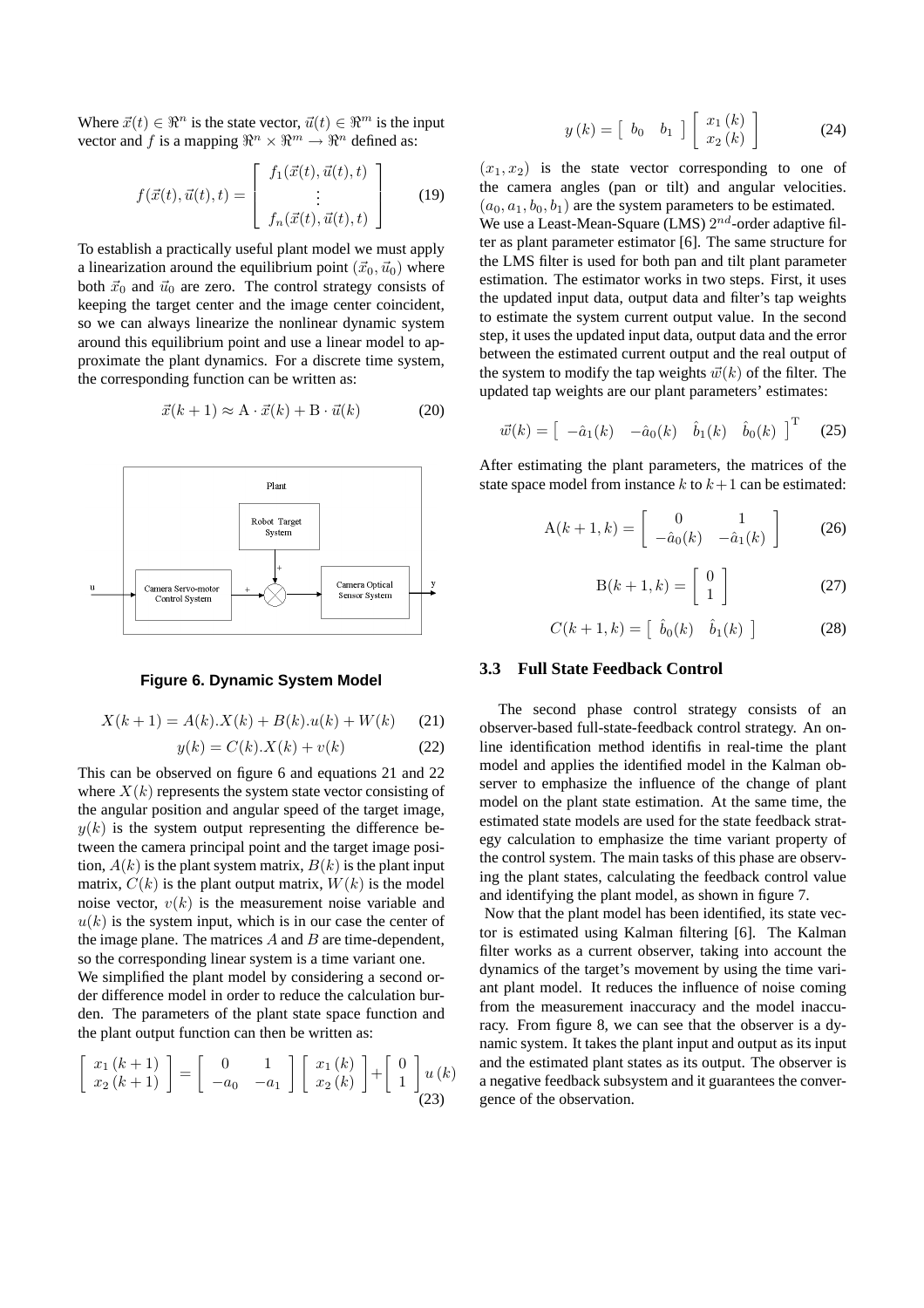

**Figure 7. Observer Based Full State Feedback**



**Figure 8. Full State Feedback Control System**

$$
\vec{x}(k+1) = A(k+1,k) \cdot \vec{x}(k) + B(k+1,k) \cdot \vec{u}(k) + \vec{v}_1(k)
$$
\n(29)\n
$$
\vec{y}(k) = C(k+1,k) \cdot \vec{x}(k) + \vec{v}_2(k)
$$
\n(30)

In figure 8 and equations 29 and 30,  $u$  represents the plant input signal (pan or tilt control signal),  $y$  is the plant output signal (the angle estimated from the image),  $\tilde{x}$  is the estimated plant state vector,  $A(k+1, k)$  is the plant system transition matrix from instant k to instant  $k+1$ ,  $B(k+1, k)$ is the plant control input matrix from instant  $k$  to instant  $k + 1$ ,  $C(k + 1, k)$  is the plant output matrix from instant k to instant  $k + 1$ ,  $\vec{v}_1(k)$  is the system process noise and  $\vec{v}_2(k)$ the observation noise vector at instant  $k$ . The pole assignment method is used to design the state feedback controller.

#### **3.4 Windowed Tracking**

In order to increase the tracking sampling rate and the signal-to-noise ratio of the camera control, a bounding box (search window/region of interest) around the target image is defined. An LMS filter is used to estimate and to predict the position  $(\bar{x}, \bar{y})$  and size  $(l, h)$  of the defined search window, taking into account the activity of the camera. The window size is calculated by using the second order moments of the detected target boundary  $(\mu_x^2, \mu_y^2)$ , following the equations 31 and 32:

$$
l = C_1 \cdot \mu_x^2 + 2 \cdot \varepsilon \tag{31}
$$

$$
h = C_2 \cdot \mu_y^2 + 2 \cdot \varepsilon \tag{32}
$$

where  $C_1$  and  $C_2$  are scale factors and  $\varepsilon$  is a tolerance. The prediction of the search window position and size are made during the tracking process. Therefore, the timevariant characteristics of the system and the camera activity are taken into account. The structures of the adaptive LMS filters which are used for this purpose for the prediction of the search window position and size are identical. The difference between the filters lies in the fact that the first one uses the window position and the camera control signal as inputs to return a new window position estimate, while the second one uses the second order moments as inputs to calculate the window size. The predictor works in two steps. First, it uses the old input data and the current desired output data to train the filter; that is, to update the filter tap weights. In the second step, it uses the updated input data and tap weights to estimate a prediction for the real output. We define the prediction error as:

$$
e(k) = d(k) - y(k)
$$
\n(33)

where  $d(k)$  is the desired output at the instant k and  $y(k)$ is the predicted output at the instant  $k$ . The cost function is defined as:

$$
J(k) = \frac{1}{2} \cdot \mathbf{E}\left[|e(k)|^2\right] \tag{34}
$$

The filter minimizes  $J(k)$ , thereby estimating the search window parameters. Experimentally a  $2^{nd}$  order filter was selected, because it proved to allow fast and stable tracking.

## **4 Experimental Results**

Figure 9 shows the strength of the color constancy algorithm by comparing two pictures shot during the same indoor testing sequence, but with a difference in illumination conditions (lights turned off). As you can observe by noticing the whitened pixels which mean that a target has been found here, the algorithm succeeds in recognizing and classifying the searched object.

Figure 10 shows the tracking error in the  $X$  direction and demonstrates the tracking ability of this system. Notice the little increment when the target moves closer to the camera; it decreases when the target moves away from the camera.

Concerning the real-time capabilities, the target tracking program is able to run at about 10fps on a PC equipped with an 1.7GHz PIV processor, which is adequate for most every-day target tracking tasks.

## **5 Conclusions**

We have shown a powerful set of algorithms, which were combined to form a universally useable system for auto-